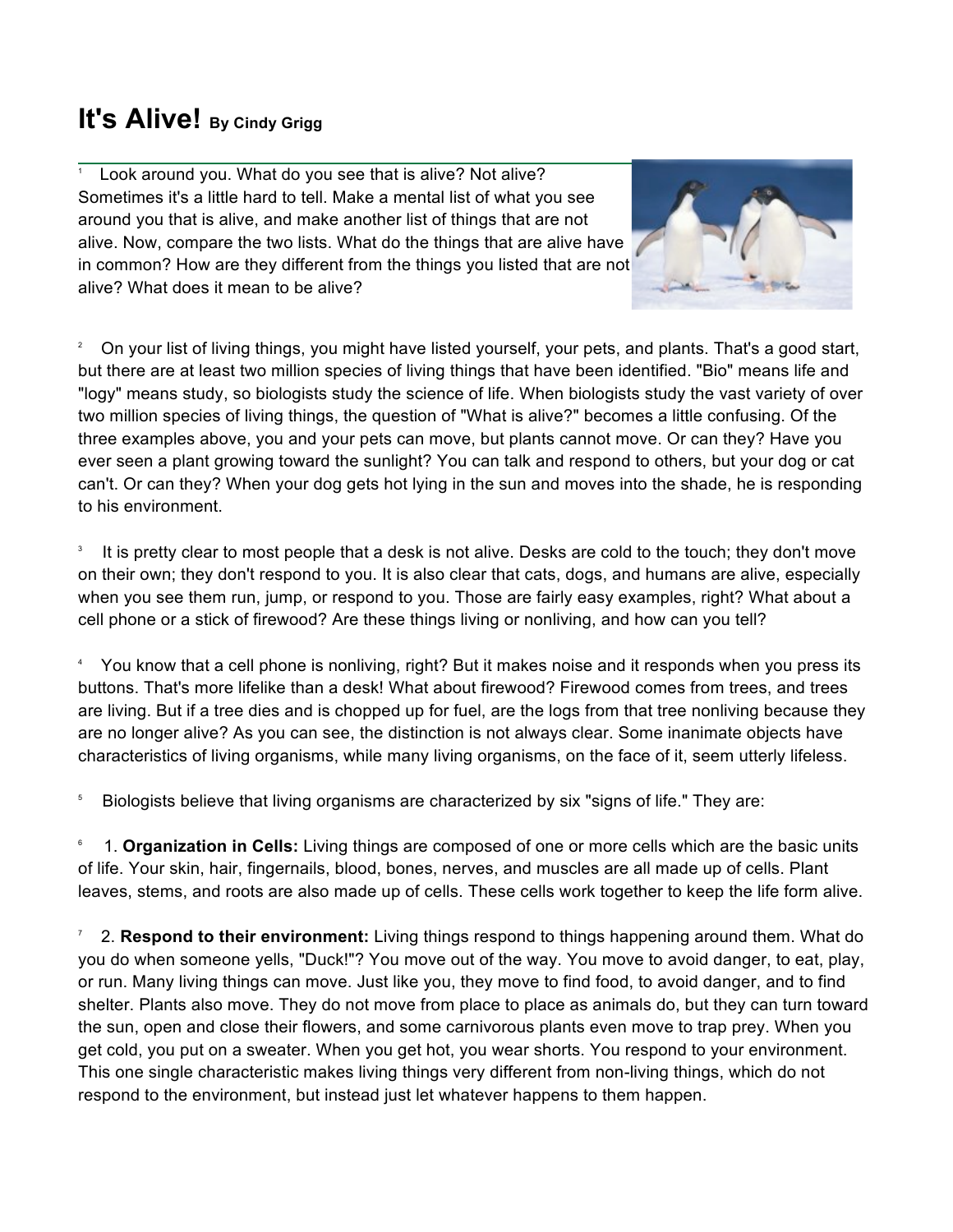9 3. **Take in energy:** All life forms need energy to survive. Energy is the "food" that allows organisms to do things. What kinds of things might an organism do with energy? The answer to this question is as varied as the life forms that use energy. Some, like the African lion, use energy to chase after prey. Other life forms, like many creatures we find in the depths of the Earth's oceans, use energy to create their own light. Living things use energy to grow, to defend themselves, and to move around. Plants are able to make energy from sunlight. To use energy, living things need water. Water in your blood helps transport food and chemicals to your cells. Inside all living things, complex chemical reactions take place to carry out the functions of life. Some of these are breaking down food to use for energy, building new cells, and repairing body parts. It helps remove waste products from your body. Water is used to cool you down, to warm you up, and to carry out the chemical reactions that allow you to move and grow.

10 4. **Grow and Develop:** Almost all living things start their lives as smaller creatures. Over time, they grow and develop into adults. Some living things live in a different form, such as tadpoles, and then they change dramatically as they grow into frogs. Butterflies hatch out of their eggs as caterpillars, and then they grow into beautiful butterflies.

11 5. **Reproduce:** A very important part of the life of living things is the ability to reproduce, to make more of its species. Reproduction is the process of one or more living things creating another living thing. Your parents created you. By reproducing, living things are able to pass on their characteristics to another generation. This is important because all living things will eventually die. The time that something lives is called its lifespan. Some things have a lifespan of only a few hours or a few days. Some bacteria and insects, for example, begin their lives, mature, reproduce, and then die, all within a few hours. Other living things can live for many years, such as an elephant, which might live for 70 years, and a human, which can live for 100 years. Then there are the living things which seem to live forever. A bristlecone pine tree can live 5,000 years. That means that today there are bristlecone pine trees alive that began their lives before ancient Rome and even before many of the ancient Egyptian pharaohs. Even these long-lived organisms will all eventually die.

<sup>12</sup> 6. **Contain DNA:** DNA, or Deoxyribonucleic Acid, is the genetic material that controls what living things do and look like. The DNA is found inside the nucleus of a cell and acts like the "brain" of the cell controlling all cell functions. DNA is made up of chromosomes, which hold genes. Genes are responsible for the different traits that are passed on from parent to offspring. You have brown hair color like your mom and blue eye color like your dad because you inherited it - you received the brown hair genes!

13 In addition to these things, most living things on earth need **oxygen**. Living things use oxygen as the main ingredient in many of the chemical reactions needed for life. The availability of oxygen in the Earth's atmosphere is believed by biologists to be a major reason for the advancement of life on Earth. Without it, life would probably still be very small and very slow. Organisms get oxygen from their environment in a variety of ways. Many land animals breathe oxygen directly from the air, while aquatic animals (animals that live in water) like fish often use the oxygen dissolved in the water to survive. No matter how they get it, oxygen is an important need for almost all living things.

<sup>14</sup> Look back at your list again. Have you changed your mind about some of the things you listed? Where would you list a piece of firewood? It was once a tree that was alive, and now the piece of it is dead. But that is one of the characteristics of life - all living things die. So the piece of firewood came from a living thing. Look around you at the vast variety of life on earth and say, "It's alive!"